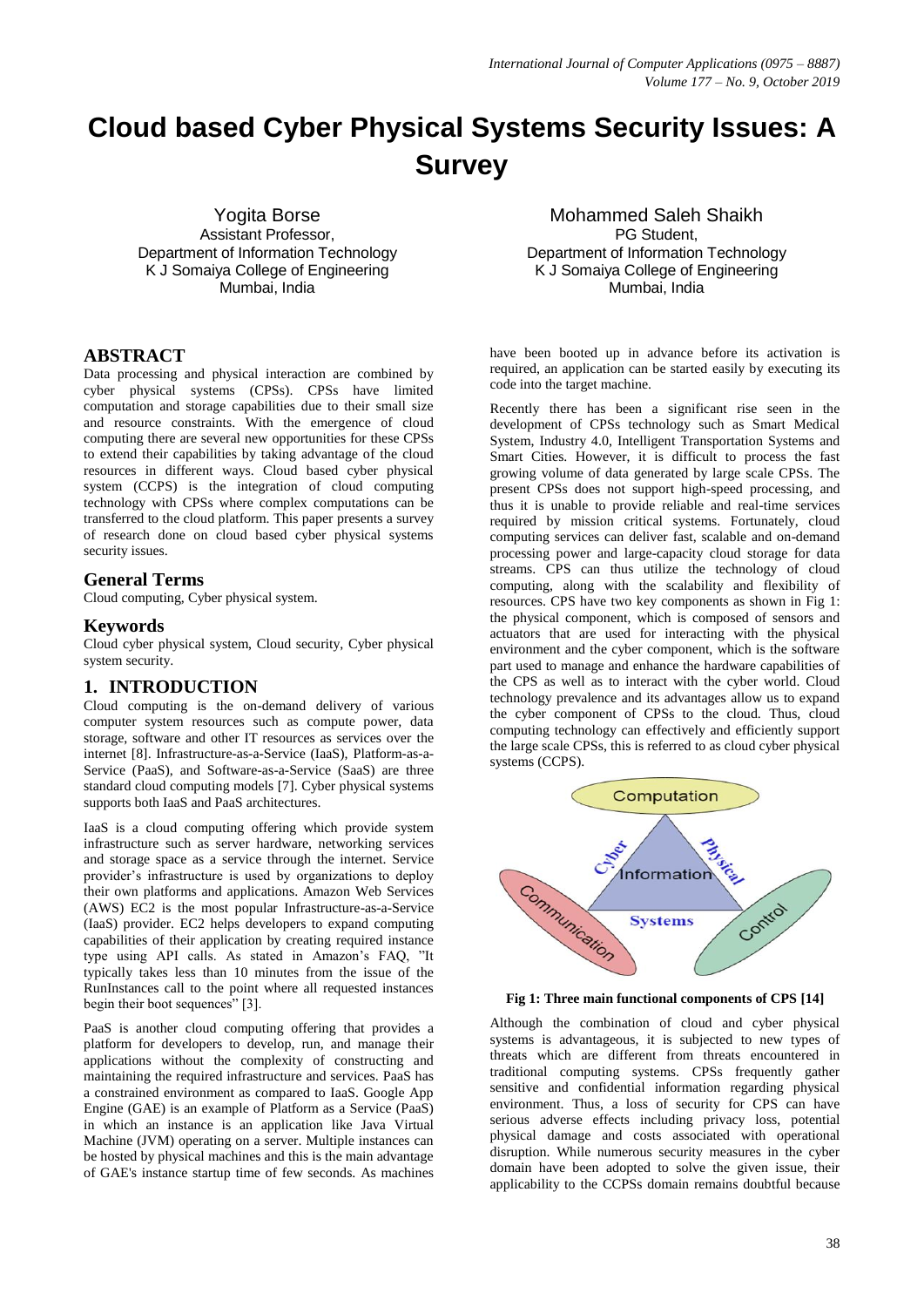they are usually difficult to implement and ineffective due to the heterogeneous distributed nature of the CCPS.

The advancement in technology have enormous advantages with the integration of cloud and physical system functionalities. Microsoft, Honeywell and Schneider Electric are some of the tech companies that are investigating the CCPSs because of its resource flexibility and scalability benefits. Some of the application of CCPS functionalities are in traffic control, location detection of vehicles, robotic surgery, and healthcare. CCPS enables detection of enemy in the war field and also modernize the defense technologies.

This paper discusses various security issues such as Cyber attacks, Real time Monitoring, Access control, Rootkits, Data storage and Data management problem.

# **2. LITERATURE SURVEY**

Cloud and physical systems integration had opened the door to the attacker for initiating various types of cyber attacks. Denial of Service (DoS) and Distributed Denial of Service (DDoS) attacks, phishing and Man in the Middle attacks are some of the possible cyber attacks.

Different types of possible threats and attacks at different layers of CCPS as discussed by Anees et al. [16] are as follows:

- 1. **Application layer -** Cross site scripting (XSS), DoS, DDoS, security misconfiguration, SQL injection, Session hijacking, buffer overflow and failure to restrict URL access.
- 2. **Support layer -** Denial of Service (DoS), Data Breaches, Data Loss, Account Hijacking, Abuse of Cloud Services, Insecure APIs, Malicious Insiders, Insufficient Due Diligence and Shared Technology Issues.
- 3. **Network Layer -** Denial of Service Attack, Man in the Middle Attack, Eavesdropping, Data Modification, Identity Spoofing (IP Address Spoofing), Sniffer Attack, Password Based Attacks and Compromised Key Attack.
- 4. **Perceptual Layer -** DDoS as a result of jamming, Obstruction, destruction, malfunction or manipulation of physical devices.

Cloud technology provides real-time and reliable monitoring of both virtual and physical resources which helps in supporting application Quality of service (QoS) properties in the cloud as well as determining various possible security threats. Cloud resource surveillance methods are based on web interfaces such as RESTful APIs and SOAP, which cannot efficiently provide real-time information due to a lack of assistance for fine-grained surveillance capacities. Moreover, their implementation overhead leads to performance loss, creates latency jitter, and causes delay in reliable delivery of time sensitive data [18]. In order to monitor the cloud's virtual resource efficiently, [1] presents a monitoring model based on periodically and event-driven push (PEP) mechanism. This model can provide relatively appropriate data on the use of virtual resources and their status. It can also facilitate the communication between Master and Work Nodes without losing the track of major problems that occurred during the interval of push.

There has been an increase in DDoS attacks on cloud computing systems. This is one of the security threats to the availability. These attacks decreases the availability of the service by increasing resource utilization and cause costly business disruptions. It can reduce the cloud performance thus affecting mission critical Cyber physical systems (CPSs). Chonka et al. developed a defence system called Pre-Decision, Advance Decision, Learning System (ENDER) to detect and mitigate HX (HTTP and XML) DoS attacks on web services in Cloud based cyber physical systems. ENDER was successful at detecting and mitigate 99% with 1% false positive of HX-DoS attack traffic [6]. A cloud application which is intrusion tolerant can handle DoS attacks by denying access to possible malicious requests. For instance, Ficco and Ra [5] proposed a framework that blocks requests from reaching the cloud application that contain an excessive number of nested XML elements.

Yenumula et al. [12] discusses about rootkit as a threat to cloud based cyber physical system. Rootkit is a major security threat in operating systems based on Linux. Attackers can gain entry to target computer via backdoor entry created by rootkit without the notice of the owner. Rootkits malware are very hard to detect and eliminate as they often disguise themselves. They are currently used to conceal malware payloads more efficiently. When applied to the cloud environment, existing antiviruses have limitations. Lingchen et al. [13] propose RootkitDet, an end-to-end defense system that can detect and diagnose rootkits in guest operating systems with the aim of recovering system changes caused by rootkits in cloud environments. RootkitDet is able to detect rootkits by analyzing suspicious code in the kernel space of guest operating systems through the underlying hypervisor. It then diagnoses the detected rootkit code in order to categorize it and recognize changes, and if possible reverses the changes caused to the system by the rootkits.

As far as access control is concerned, exhaustive data control and permissions management should be implemented among all the entities that collaborate along the production life cycle, due to multiplicity of attack points and technological heterogeneity. Javier et al. [17] identified the requirements for flexible access control mechanisms to prevent unauthorized users from gaining access to heterogeneous systems and proposed a unique industrial architecture where various models of access control are evaluated during integration of cloud technologies.

A large-scale cyber physical system can utilize cloud services to meet its enormous computing requirements. However, the use of untrusted cloud for computation can give rise to data privacy issues in CPS. Zhiheng et al. [11] described a safe and practical mechanism for secure outsourcing of a large-scale CPS output feedback control issue. The strategy used combines a standard homomorphic encryption (SHE) and a customized homomorphic encryption (CHE), enabling the cloud to perform operations on the ciphertexts and return the expected outcome.

Cyber physical systems (CPSs) generates large amounts of data which are stored in the cloud. In the absence of any special protection, the data can get in the hands of the malicious user or third party for unauthorized use. To address cloud computing data storage and data sharing issues Shuaishuai et al. [10] described a new tree-based dataset management model. Data encryption, data proof and data boundary maintenance are few operation techniques which are extracted from different entities view in the cloud. The view management on the tree controls behaviors of different users. To ensure the privacy of entities, availability of data and secure transmission of data a flexible data management mechanism is described in this model.

Nurul et al. [9] discuss the challenges associated with a cloud based cyber physical system attacks and emphasizes the need for forensic-by-design and also proposed conceptual cyber